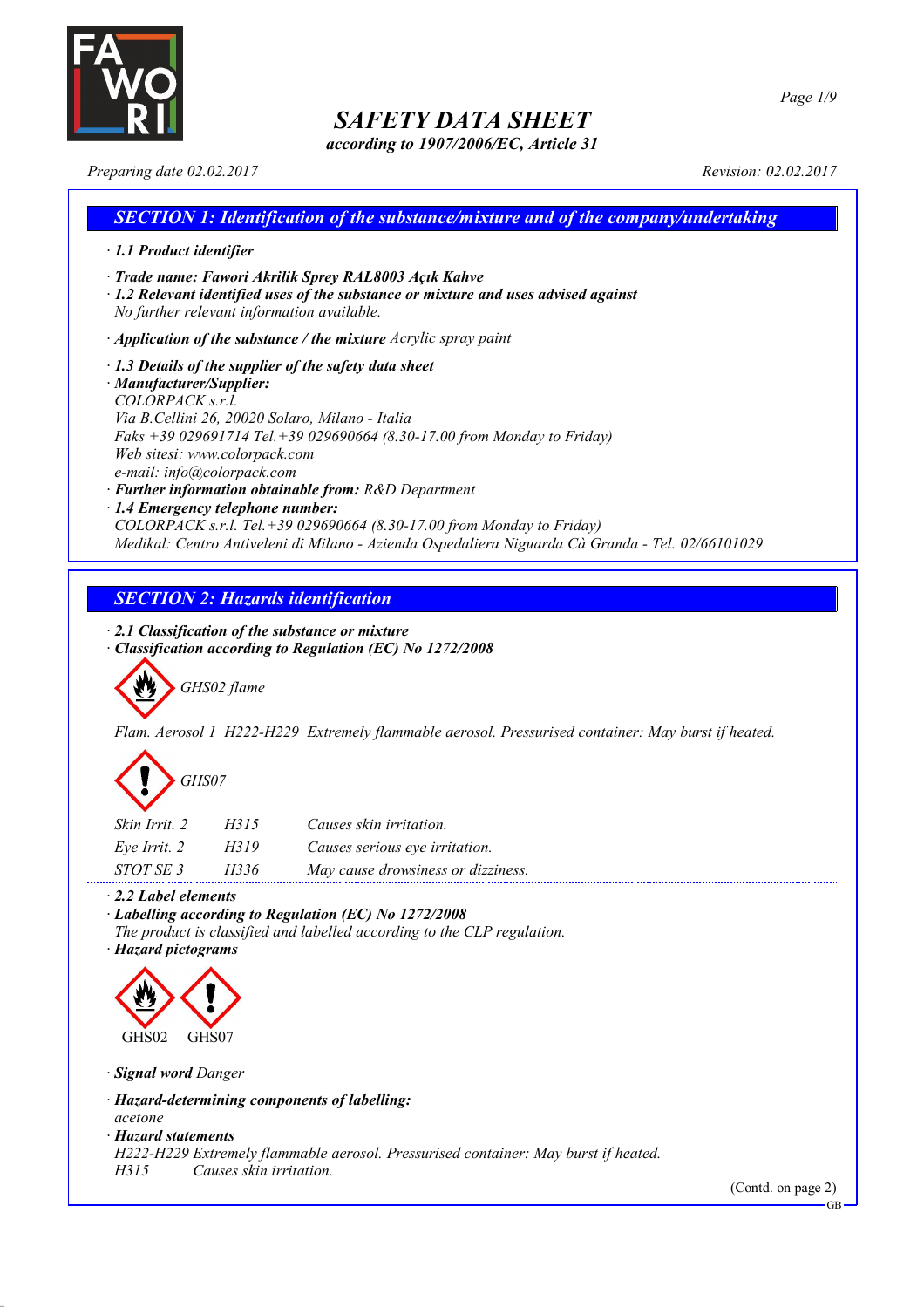*according to 1907/2006/EC, Article 31*

*Preparing date 02.02.2017 Revision: 02.02.2017*

#### *Trade name: Fawori Akrilik Sprey RAL8003 Açık Kahve*

(Contd. of page 1) *H319 Causes serious eye irritation. H336 May cause drowsiness or dizziness. · Precautionary statements P101 If medical advice is needed, have product container or label at hand. P102 Keep out of reach of children. P103 Read label before use. P210 Keep away from heat/sparks/open flames/hot surfaces. - No smoking. P251 Pressurized container: Do not pierce or burn, even after use. P305+P351+P338 IF IN EYES: Rinse cautiously with water for several minutes. Remove contact lenses, if present and easy to do. Continue rinsing. P405 Store locked up. P410+P412 Protect from sunlight. Do not expose to temperatures exceeding 50 °C/122 °F. P501 Dispose of contents/container in accordance with local/regional/national/international regulations. · Additional information:*

Pressurized container: protect from sunlight and do not expose to temperatures exceeding 50°C. Do not pierce or *burn, even after use.*

- Do not spray on a naked flame or any incandescent material. Keep away from sources of ignition No smoking. *· 2.3 Other hazards*
- *· Results of PBT and vPvB assessment*
- *· PBT: Not applicable.*
- *· vPvB: Not applicable.*

#### *SECTION 3: Composition/information on ingredients*

- *· 3.2 Chemical characterisation: Mixtures*
- *· Description:*

|                     | cosolvent                                                                                                                                                                                        | $\leq 2.5\%$ |  |
|---------------------|--------------------------------------------------------------------------------------------------------------------------------------------------------------------------------------------------|--------------|--|
|                     | $\langle \rangle$ Acute Tox. 4, H302; Acute Tox. 4, H312; Acute Tox. 4, H332; Skin Irrit. 2,<br>H315; Eye Irrit. 2, H319                                                                         |              |  |
| $CAS: 67-64-1$      | acetone                                                                                                                                                                                          | $25 - 50\%$  |  |
| EINECS: $200-662-2$ | $\otimes$ Flam. Liq. 2, H225; $\otimes$ Eye Irrit. 2, H319; STOT SE 3, H336                                                                                                                      |              |  |
| $CAS: 68476-40-4$   | Hydrocarbons, C3-4                                                                                                                                                                               | $25 - 50\%$  |  |
|                     | EINECS: 270-681-9 & Flam. Gas 1, H220; Press. Gas C, H280                                                                                                                                        |              |  |
| $CAS: 1330-20-7$    | <i>Xylol, Isomerengemisch (wenn Flammpunkt</i> <21 $^{\circ}$ C)                                                                                                                                 | $10 - 25\%$  |  |
|                     | Elam. Liq. 2, H225; $\Diamond$ Acute Tox. 4, H312; Acute Tox. 4, H332; Skin Irrit.<br>2. H315                                                                                                    |              |  |
| $CAS: 123-86-4$     | n-butyl acetate                                                                                                                                                                                  |              |  |
|                     | EINECS: 204-658-1 & Flam. Liq. 3, H226; STOT SE 3, H336                                                                                                                                          |              |  |
| $CAS: 110-82-7$     | cyclohexane                                                                                                                                                                                      | $\leq 2.5\%$ |  |
|                     | EINECS: 203-806-2 $\otimes$ Flam. Liq. 2, H225; $\otimes$ Asp. Tox. 1, H304; $\otimes$ Aquatic Acute 1, H400;<br>Áquatic Chronic 1, H410, $\langle \rangle$ Skin Irrit. 2, H315; STOT SE 3, H336 |              |  |

(Contd. on page 3)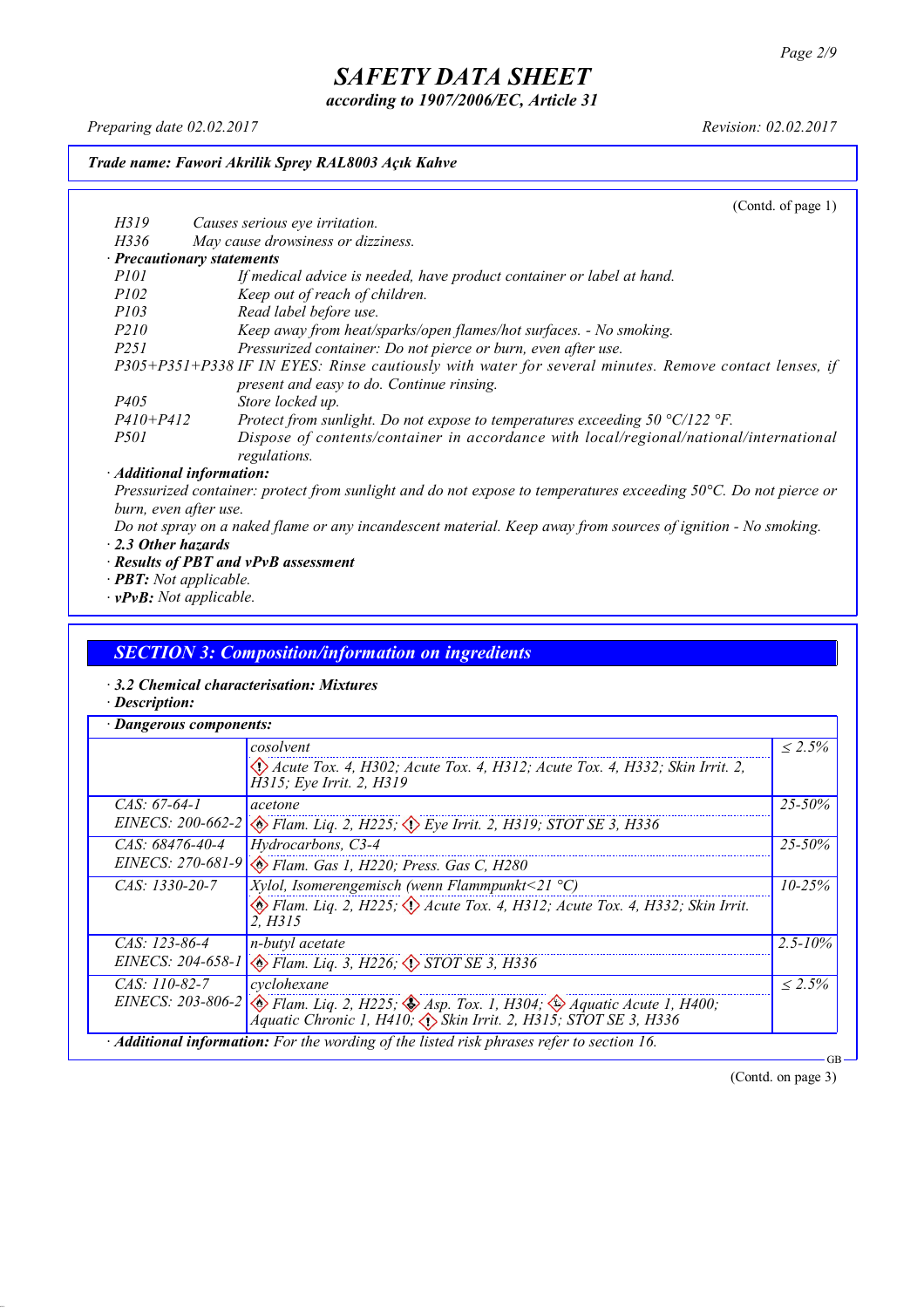*according to 1907/2006/EC, Article 31*

*Preparing date 02.02.2017 Revision: 02.02.2017*

#### *Trade name: Fawori Akrilik Sprey RAL8003 Açık Kahve*

(Contd. of page 2)

### *SECTION 4: First aid measures*

*· 4.1 Description of first aid measures*

*· General information:*

Symptoms of poisoning may even occur after several hours; therefore medical observation for at least 48 hours *after the accident.*

*· After inhalation:*

*Supply fresh air. If required, provide artificial respiration. Keep patient warm. Consult doctor if symptoms persist.*

*In case of unconsciousness place patient stably in side position for transportation.*

- *· After skin contact: Immediately rinse with water.*
- *· After eye contact:*

*Rinse opened eye for several minutes under running water. If symptoms persist, consult a doctor.*

*· After swallowing: If symptoms persist consult doctor.*

*· 4.2 Most important symptoms and effects, both acute and delayed No further relevant information available.*

*· 4.3 Indication of any immediate medical attention and special treatment needed*

*No further relevant information available.*

### *SECTION 5: Firefighting measures*

- *· 5.1 Extinguishing media*
- *· Suitable extinguishing agents: CO2, sand, extinguishing powder. Do not use water.*
- *· For safety reasons unsuitable extinguishing agents: Water with full jet*
- *· 5.2 Special hazards arising from the substance or mixture No further relevant information available.*
- *· 5.3 Advice for firefighters*
- *· Protective equipment: Mouth respiratory protective device.*

### *SECTION 6: Accidental release measures*

*· 6.1 Personal precautions, protective equipment and emergency procedures Wear protective equipment. Keep unprotected persons away.*

*· 6.2 Environmental precautions: Do not allow to enter sewers/ surface or ground water.*

*· 6.3 Methods and material for containment and cleaning up:*

*Dispose contaminated material as waste according to item 13. Ensure adequate ventilation.*

*Do not flush with water or aqueous cleansing agents*

- *· 6.4 Reference to other sections*
- *See Section 7 for information on safe handling.*

*See Section 8 for information on personal protection equipment.*

*See Section 13 for disposal information.*

### *SECTION 7: Handling and storage*

*· 7.1 Precautions for safe handling*

*Ensure good ventilation/exhaustion at the workplace.*

*Open and handle receptacle with care.*

*· Information about fire - and explosion protection: Keep ignition sources away - Do not smoke.*

*Protect against electrostatic charges.*

(Contd. on page 4)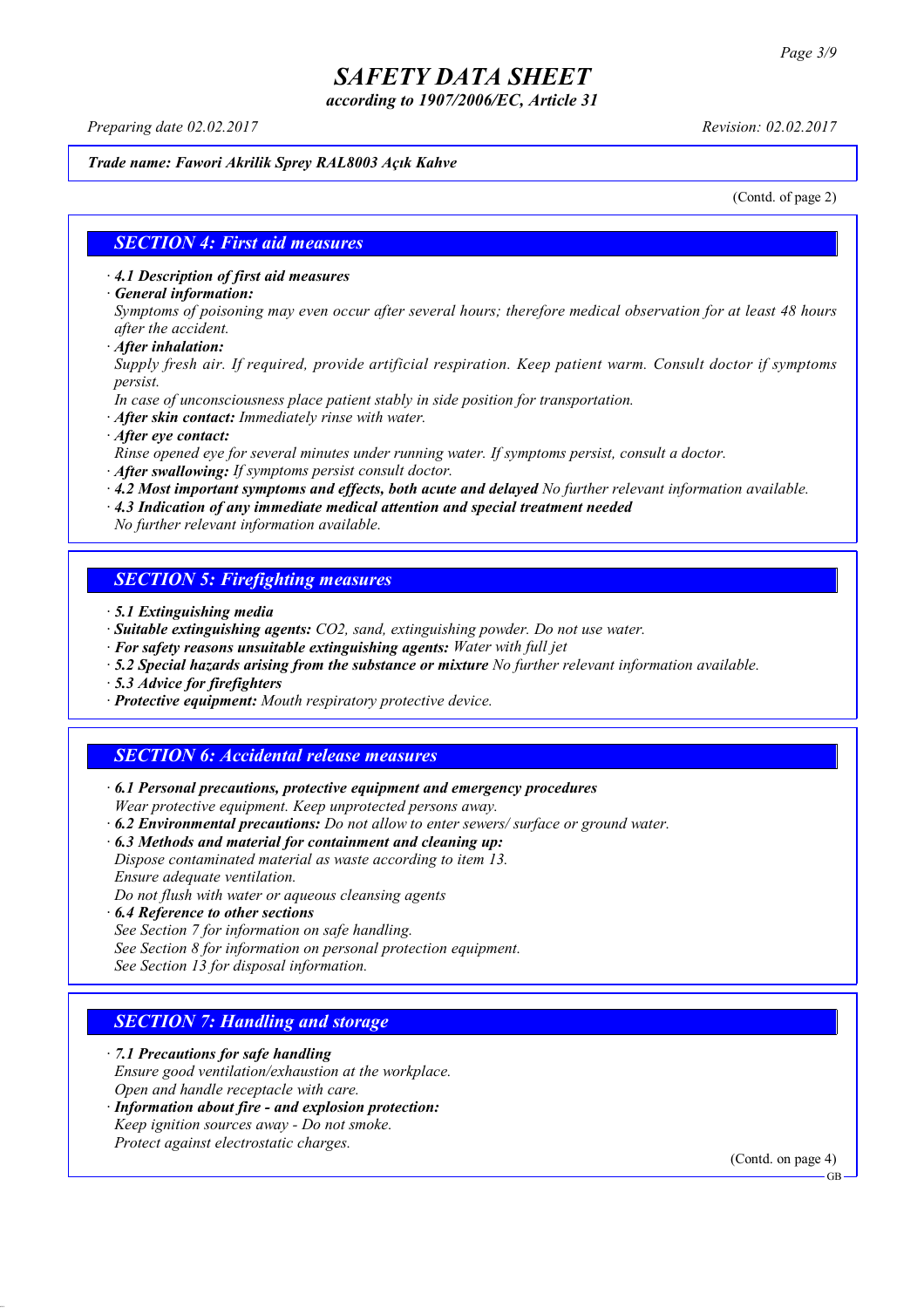*according to 1907/2006/EC, Article 31*

*Preparing date 02.02.2017 Revision: 02.02.2017*

#### *Trade name: Fawori Akrilik Sprey RAL8003 Açık Kahve*

(Contd. of page 3) *Pressurised container: protect from sunlight and do not expose to temperatures exceeding 50 °C, i.e. electric lights. Do not pierce or burn, even after use. Do not spray onto a naked flame or any incandescent material.*

- *· 7.2 Conditions for safe storage, including any incompatibilities · Storage:*
- *· Requirements to be met by storerooms and receptacles: Store in a cool location. Observe official regulations on storing packagings with pressurised containers.*
- *· Information about storage in one common storage facility: Not required. · Further information about storage conditions: Keep container tightly sealed. Do not seal receptacle gas tight. Store in cool, dry conditions in well sealed receptacles. Protect from heat and direct sunlight.*

*· 7.3 Specific end use(s) No further relevant information available.*

### *SECTION 8: Exposure controls/personal protection*

*· Additional information about design of technical facilities: No further data; see item 7.*

| $\cdot$ 8.1 Control parameters                                                  |
|---------------------------------------------------------------------------------|
| · Ingredients with limit values that require monitoring at the workplace:       |
| $67-64-1$ acetone                                                               |
| WEL Short-term value: $3620$ mg/m <sup>3</sup> , 1500 ppm                       |
| Long-term value: $1210$ mg/m <sup>3</sup> , 500 ppm                             |
| 1330-20-7 Xylol, Isomerengemisch (wenn Flammpunkt<21 °C)                        |
| WEL Short-term value: 441 mg/m <sup>3</sup> , 100 ppm                           |
| Long-term value: 220 mg/m <sup>3</sup> , 50 ppm                                 |
| Sk, BMGV                                                                        |
| 123-86-4 n-butyl acetate                                                        |
| WEL Short-term value: 966 mg/m <sup>3</sup> , 200 ppm                           |
| Long-term value: 724 mg/m <sup>3</sup> , 150 ppm                                |
| 111-76-2 2-Butoxyethanol                                                        |
| WEL Short-term value: $246$ mg/m <sup>3</sup> , 50 ppm                          |
| Long-term value: $123$ mg/m <sup>3</sup> , 25 ppm                               |
| Sk. BMGV                                                                        |
| · Ingredients with biological limit values:                                     |
| 1330-20-7 Xylol, Isomerengemisch (wenn Flammpunkt<21 $^{\circ}$ C)              |
| $BMGV$ 650 mmol/mol creatinine                                                  |
| Medium: urine                                                                   |
| Sampling time: post shift                                                       |
| Parameter: methyl hippuric acid                                                 |
| 111-76-2 2-Butoxyethanol                                                        |
| $BMGV$ 240 mmol/mol creatinine                                                  |
| Medium: urine                                                                   |
| Sampling time: post shift                                                       |
| Parameter: butoxyacetic acid                                                    |
| · Additional information: The lists valid during the making were used as basis. |
| (Contd. on page $5$ )                                                           |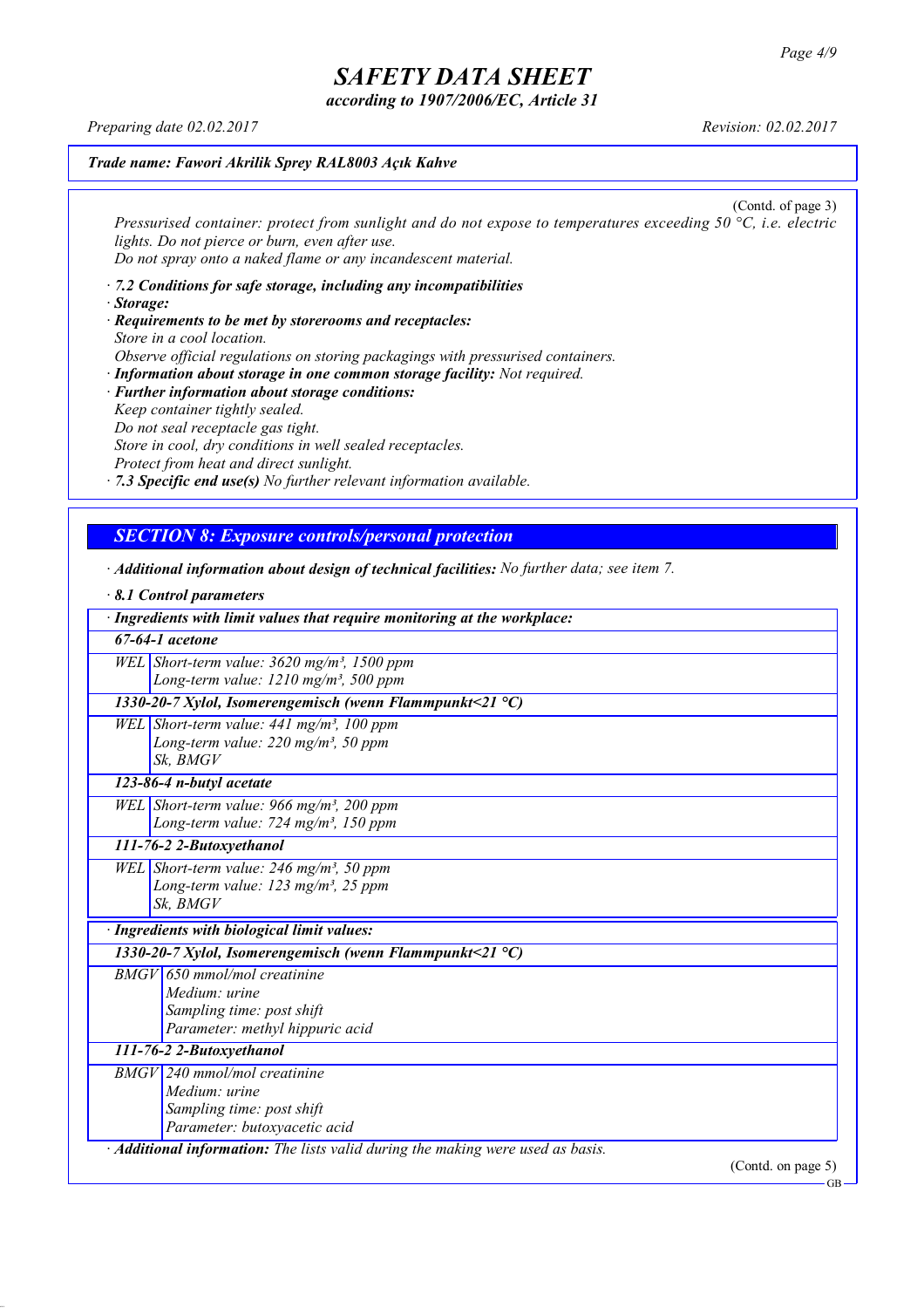*according to 1907/2006/EC, Article 31*

*Preparing date 02.02.2017 Revision: 02.02.2017*

*Trade name: Fawori Akrilik Sprey RAL8003 Açık Kahve*

(Contd. of page 4)

*· 8.2 Exposure controls*

- *· Personal protective equipment:*
- *· General protective and hygienic measures:*

*Keep away from foodstuffs, beverages and feed. Immediately remove all soiled and contaminated clothing*

- *Wash hands before breaks and at the end of work.*
- *Avoid contact with the eyes.*

*Avoid contact with the eyes and skin.*

#### *· Respiratory protection:*

In case of brief exposure or low pollution use respiratory filter device. In case of intensive or longer exposure use *self-contained respiratory protective device.*

*· Protection of hands:*



*Protective gloves*

*The glove material has to be impermeable and resistant to the product/ the substance/ the preparation.* Due to missing tests no recommendation to the glove material can be given for the product/ the preparation/ the *chemical mixture.*

Selection of the glove material on consideration of the penetration times, rates of diffusion and the degradation *· Material of gloves*

The selection of the suitable gloves does not only depend on the material, but also on further marks of quality and *varies from manufacturer to manufacturer. As the product is a preparation of several substances, the resistance* of the glove material can not be calculated in advance and has therefore to be checked prior to the application.

*· Penetration time of glove material*

The exact break trough time has to be found out by the manufacturer of the protective gloves and has to be *observed.*

*· Eye protection:*



*Tightly sealed goggles*

| $\cdot$ 9.1 Information on basic physical and chemical properties |                                    |  |
|-------------------------------------------------------------------|------------------------------------|--|
| <b>General Information</b><br>$\cdot$ Appearance:                 |                                    |  |
| Form:                                                             | Aerosol                            |  |
| Colour:                                                           | According to product specification |  |
| $\cdot$ Odour:                                                    | Characteristic                     |  |
| Change in condition                                               |                                    |  |
| <b>Boiling point/Boiling range:</b>                               | Not applicable, as aerosol.        |  |
| · Flash point:                                                    | $\leq$ 0 °C                        |  |
| · Ignition temperature:                                           | >400 °C                            |  |
| · Danger of explosion:                                            | Not determined.                    |  |
| · Explosion limits:                                               |                                    |  |
| Lower:                                                            | $1.8$ Vol $\%$                     |  |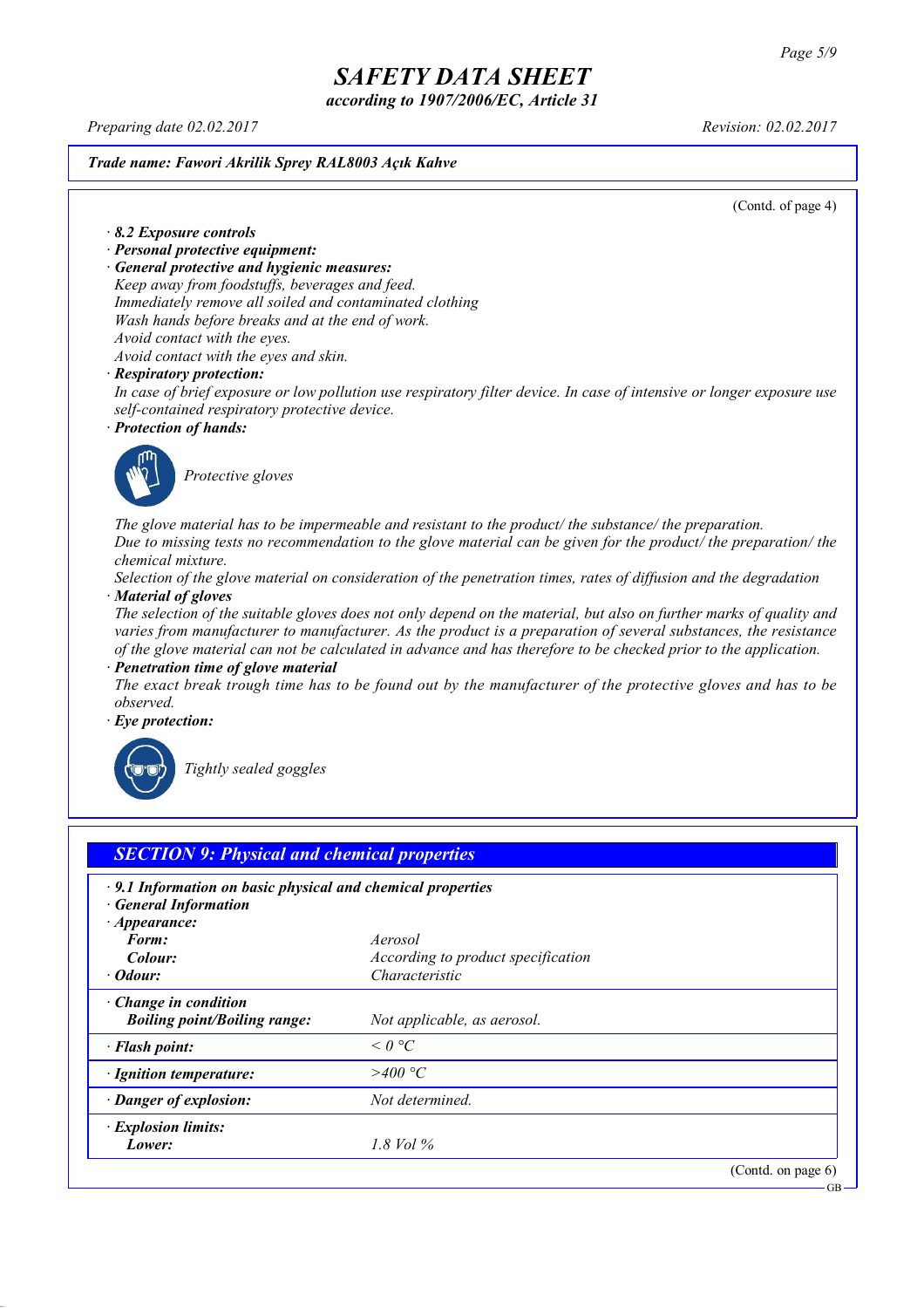*according to 1907/2006/EC, Article 31*

*Preparing date 02.02.2017 Revision: 02.02.2017*

#### *Trade name: Fawori Akrilik Sprey RAL8003 Açık Kahve*

|                                                            |                                            | (Contd. of page 5) |
|------------------------------------------------------------|--------------------------------------------|--------------------|
| <b>Upper:</b>                                              | 9.5 Vol $\%$                               |                    |
| $\cdot$ Vapour pressure at 20 °C:                          | $4.5\,bar$                                 |                    |
| $\cdot$ Density:                                           |                                            |                    |
| Relative density at 20 $^{\circ}C$                         | $0.95 + -0.05$                             |                    |
| Vapour density at 20 $^{\circ}C$                           | $>l$ g/cm <sup>3</sup> (hava=1)            |                    |
| $\cdot$ Solubility in / Miscibility with                   |                                            |                    |
| water:                                                     | Partly miscible.                           |                    |
| · Partition coefficient (n-octanol/water): Not determined. |                                            |                    |
| $\cdot$ <i>Viscosity:</i>                                  |                                            |                    |
| Dynamic:                                                   | Not determined.                            |                    |
| Kinematic:                                                 | Not determined.                            |                    |
| · Solvent content:                                         |                                            |                    |
| $VOC$ (EC)                                                 | $600$ g/l                                  |                    |
| $\cdot$ 9.2 Other information                              | No further relevant information available. |                    |

### *SECTION 10: Stability and reactivity*

*· 10.1 Reactivity*

- *· 10.2 Chemical stability*
- *· Thermal decomposition / conditions to be avoided: No decomposition if used according to specifications.*
- *· 10.3 Possibility of hazardous reactions No dangerous reactions known.*
- *· 10.4 Conditions to avoid No further relevant information available.*
- *· 10.5 Incompatible materials: No further relevant information available.*
- *· 10.6 Hazardous decomposition products: No dangerous decomposition products known.*

### *SECTION 11: Toxicological information*

*· 11.1 Information on toxicological effects*

*· Acute toxicity:*

*· LD/LC50 values relevant for classification:*

*110-82-7 cyclohexane*

*Oral LD50 12705 mg/kg (rat)*

- *· Primary irritant effect:*
- *· on the skin: No irritant effect.*
- *· on the eye: Irritating effect.*
- *· Sensitisation: No sensitising effects known.*
- *· Additional toxicological information:*

*The product shows the following dangers according to the calculation method of the General EU Classification Guidelines for Preparations as issued in the latest version:*

*Harmful Irritant*

### *SECTION 12: Ecological information*

*· 12.1 Toxicity*

*· Aquatic toxicity: No further relevant information available.*

(Contd. on page 7)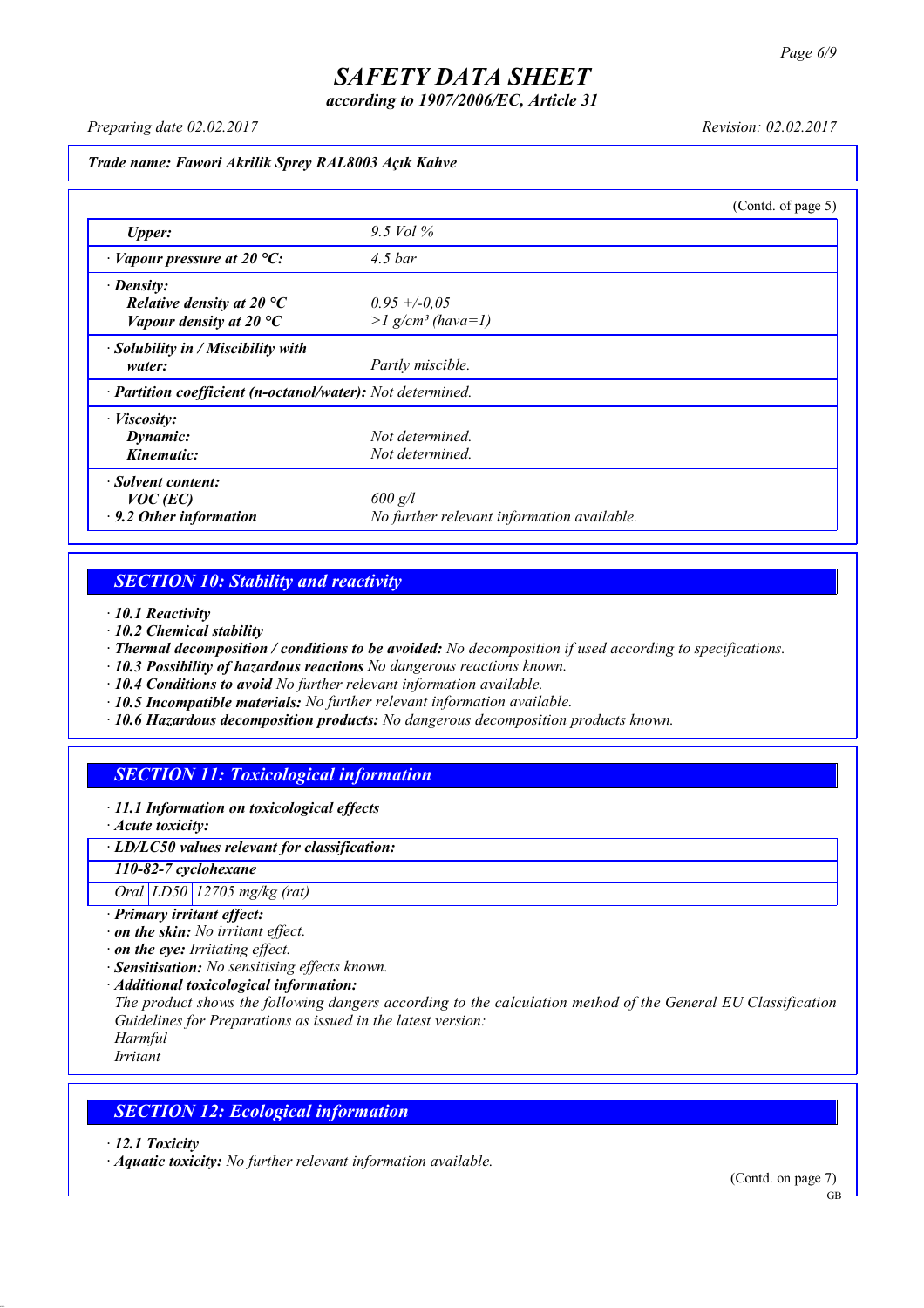*according to 1907/2006/EC, Article 31*

*Preparing date 02.02.2017 Revision: 02.02.2017*

*Trade name: Fawori Akrilik Sprey RAL8003 Açık Kahve*

(Contd. of page 6)

- *· 12.2 Persistence and degradability No further relevant information available.*
- *· 12.3 Bioaccumulative potential No further relevant information available.*
- *· 12.4 Mobility in soil No further relevant information available.*
- *· Additional ecological information:*

*· General notes:*

- *Water hazard class 1 (German Regulation) (Self-assessment): slightly hazardous for water*
- Do not allow undiluted product or large quantities of it to reach ground water, water course or sewage system.
- *· 12.5 Results of PBT and vPvB assessment*
- *· PBT: Not applicable.*

*· vPvB: Not applicable.*

*· 12.6 Other adverse effects No further relevant information available.*

### *SECTION 13: Disposal considerations*

*· 13.1 Waste treatment methods*

*· Recommendation*

*Must not be disposed together with household garbage. Do not allow product to reach sewage system.*

- *· Uncleaned packaging:*
- *· Recommendation: Disposal must be made according to official regulations.*

| $\cdot$ 14.1 UN-Number                  |                     |  |
|-----------------------------------------|---------------------|--|
| ADR, IMDG, IATA                         | UN1950              |  |
| $\cdot$ 14.2 UN proper shipping name    |                     |  |
| $\cdot$ ADR                             | 1950 AEROSOLS       |  |
| $\cdot$ IMDG                            | <b>AEROSOLS</b>     |  |
| $\cdot$ IATA                            | AEROSOLS, flammable |  |
| $\cdot$ 14.3 Transport hazard class(es) |                     |  |
| $\cdot$ ADR                             |                     |  |
|                                         |                     |  |
| · Class<br>$\cdot$ Label                | 2 5F Gases.<br>2.1  |  |
|                                         |                     |  |
| $\cdot$ IMDG, IATA                      |                     |  |
|                                         |                     |  |
| · Class                                 | 2.1                 |  |
| $-Label$                                | 2.1                 |  |
| · 14.4 Packing group                    |                     |  |
| ADR, IMDG, IATA                         | Void                |  |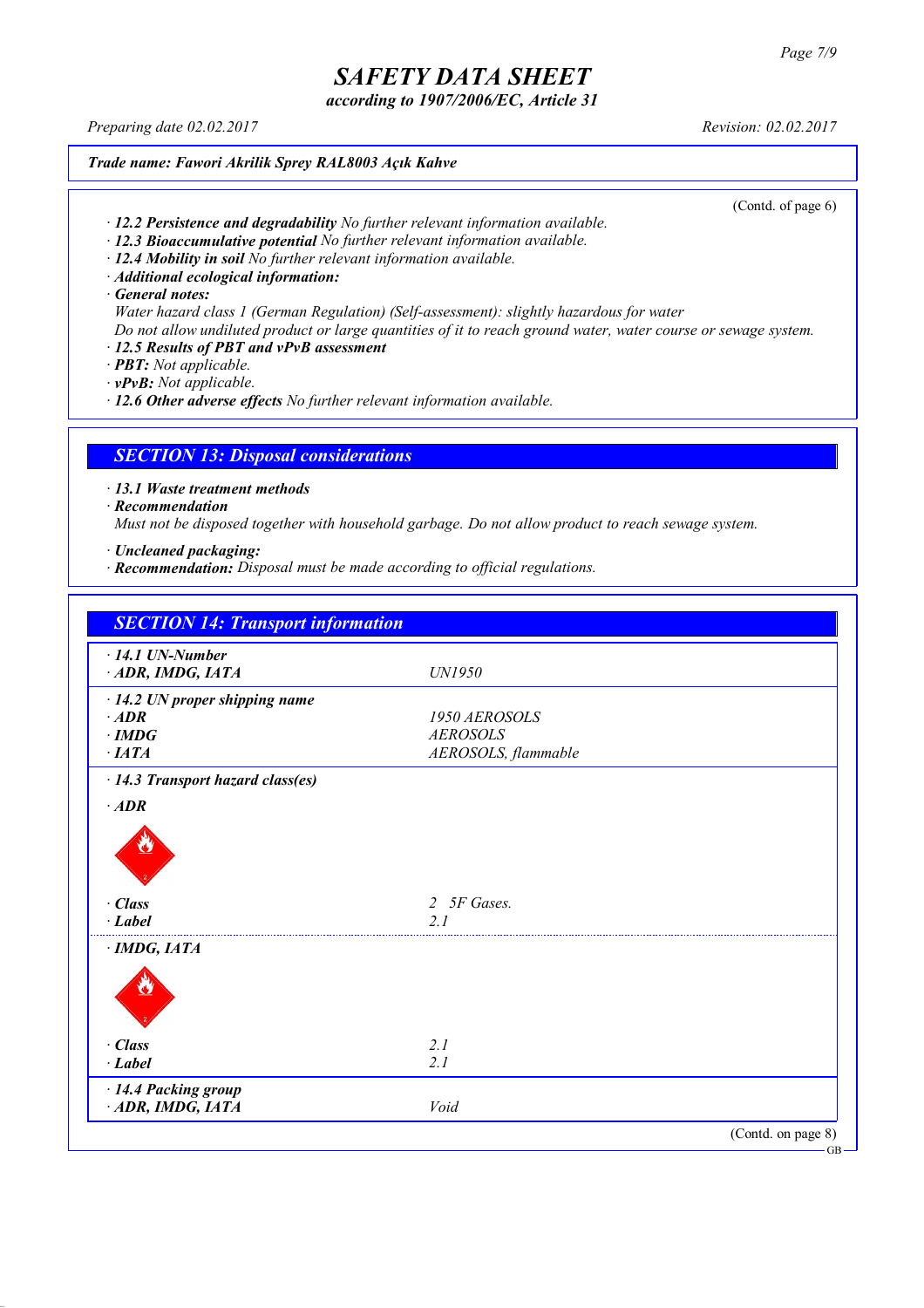*according to 1907/2006/EC, Article 31*

*Preparing date 02.02.2017 Revision: 02.02.2017*

*Trade name: Fawori Akrilik Sprey RAL8003 Açık Kahve*

|                                                         |                                    | (Contd. of page 7) |
|---------------------------------------------------------|------------------------------------|--------------------|
| 14.5 Environmental hazards:                             |                                    |                    |
| $\cdot$ Marine pollutant:                               | No                                 |                    |
| $\cdot$ 14.6 Special precautions for user               | Warning: Gases.                    |                    |
| · Danger code (Kemler):                                 |                                    |                    |
| · EMS Number:                                           | $F-D$ , $S-U$                      |                    |
| $\cdot$ 14.7 Transport in bulk according to Annex II of |                                    |                    |
| <b>MARPOL73/78 and the IBC Code</b>                     | Not applicable.                    |                    |
| $\cdot$ Transport/Additional information:               |                                    |                    |
| $\cdot$ ADR                                             |                                    |                    |
| $\cdot$ Limited quantities (LQ)                         | II.                                |                    |
| $\cdot$ Excepted quantities (EQ)                        | $Code$ $E0$                        |                    |
|                                                         | Not permitted as Excepted Quantity |                    |
| · Transport category                                    | 2                                  |                    |
| · Tunnel restriction code                               |                                    |                    |
| $\cdot$ IMDG                                            |                                    |                    |
| $\cdot$ Limited quantities (LQ)                         | II.                                |                    |
| $\cdot$ Excepted quantities (EQ)                        | Code: E0                           |                    |
|                                                         | Not permitted as Excepted Quantity |                    |
| · UN "Model Regulation":                                | UN1950, AEROSOLS, 2.1              |                    |

### *SECTION 15: Regulatory information*

*· 15.1 Safety, health and environmental regulations/legislation specific for the substance or mixture*

*· National regulations:*

*Class Share in % NK 55.5*

*· 15.2 Chemical safety assessment: A Chemical Safety Assessment has not been carried out.*

### *SECTION 16: Other information*

This information is based on our present knowledge. However, this shall not constitute a guarantee for any *specific product features and shall not establish a legally valid contractual relationship.*

#### *· Relevant phrases*

*H220 Extremely flammable gas. H225 Highly flammable liquid and vapour. H226 Flammable liquid and vapour. H280 Contains gas under pressure; may explode if heated. H302 Harmful if swallowed. H304 May be fatal if swallowed and enters airways. H312 Harmful in contact with skin. H315 Causes skin irritation. H319 Causes serious eye irritation. H332 Harmful if inhaled. H336 May cause drowsiness or dizziness. H400 Very toxic to aquatic life. H410 Very toxic to aquatic life with long lasting effects.*

(Contd. on page 9)